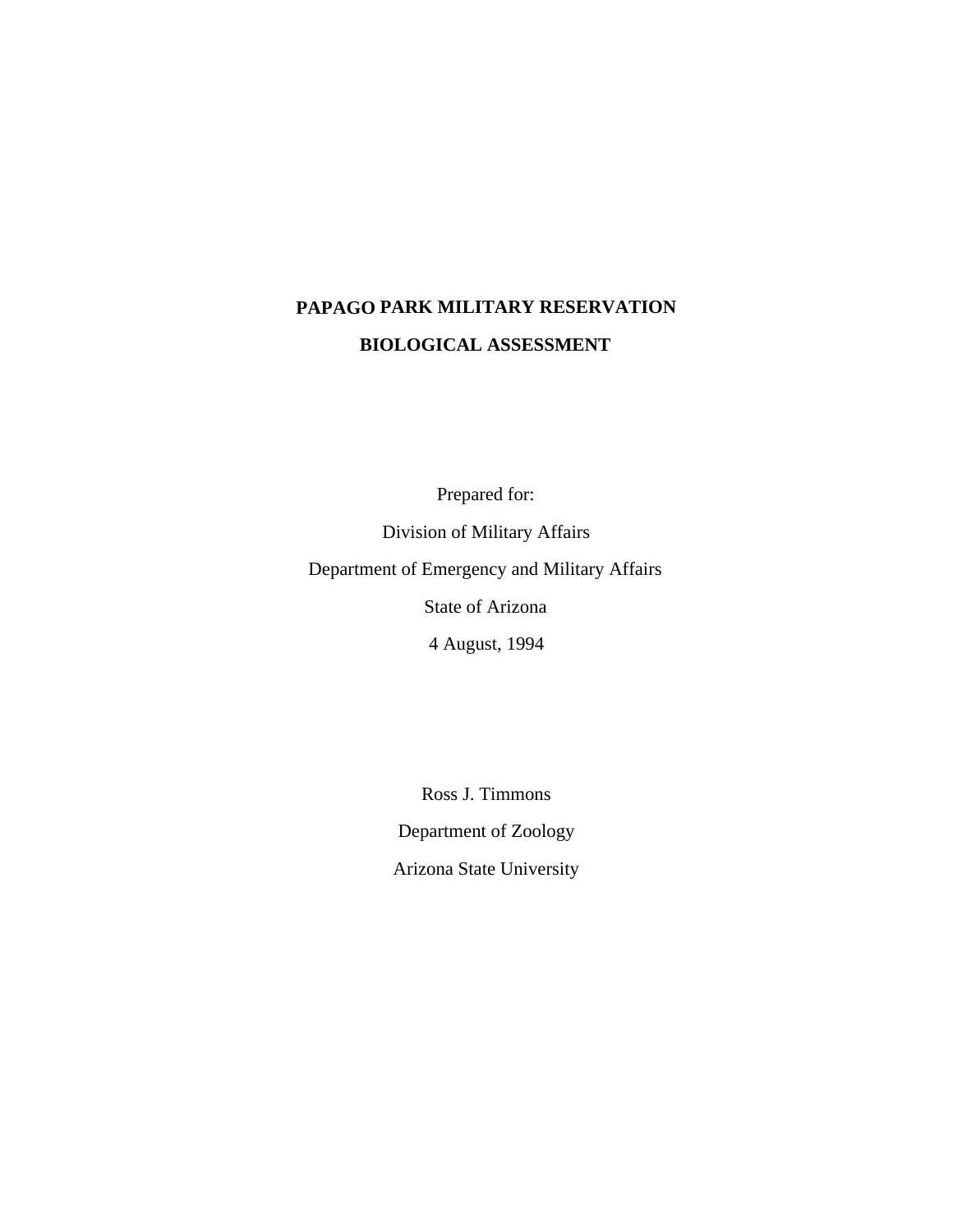# **INTRODUCTION**

With current restructuring and downsizing of active and reserve military units, the Arizona Army National Guard (AZ ARNG) is proposing construction of a modernized and consolidated maintenance facility within the Papago Park Military Reservation (PPMR). In accordance with the National Environmental Policy Act, the AZ ARNG is preparing an environmental assessment for expansion of the facilities to the Department of Emergency and Military Affairs (DEMA). Under contract, Arizona State University conducted a biological survey during the period 8 July - 18 July 1994 on the prescribed area.

# **PROJECT AREA DESCRIPTION**

In an effort to provide a more complete biological assessment, a review of literature and other historic sources of information, encompassed nearby natural areas, including the Desert Botanical Gardens, Phoenix Zoo and City of Phoenix's Papago Park and Papago Golf Course. The actual, on-ground survey was conducted on the PPMR, T2N, R4E, Secs. 32 & 33; T1N, R4E, Secs. 4 & 5; and City of Phoenix property south of Moreland Road between 52nd Street and the Papago Park Golf Course, T1N, R4E, Sec. 5 which was included in anticipation of a proposed land exchange between DEMA and the City of Phoenix.

Topography of the study area ranges from weathered buttes and bajadas to extensive stretches of terrace. Buttes and bajadas are composed primarily of Tertiary conglomerate and sedimentary rock with occasional Precambrian granitic outcrops. The terraces are composed primarily of Quaternary colluvium-alluvium with strongly calichified areas exposed through weathering, and occasional Precambrian metarhyolitic outcrops (Pewe et al.,1986). The study area is intersected by several desert washes.

Most developed portions of the PPMR are on the western half, with roughly one third of the site located south of McDowell Road and two thirds of the site north of McDowell Road (Cook, 1985). The main entrance onto the northern and southern portions of the PPMR is from McDowell Road. Areas adjacent to many of the structures on the PPMR have been landscaped, using drought tolerant, native and non-native vegetation.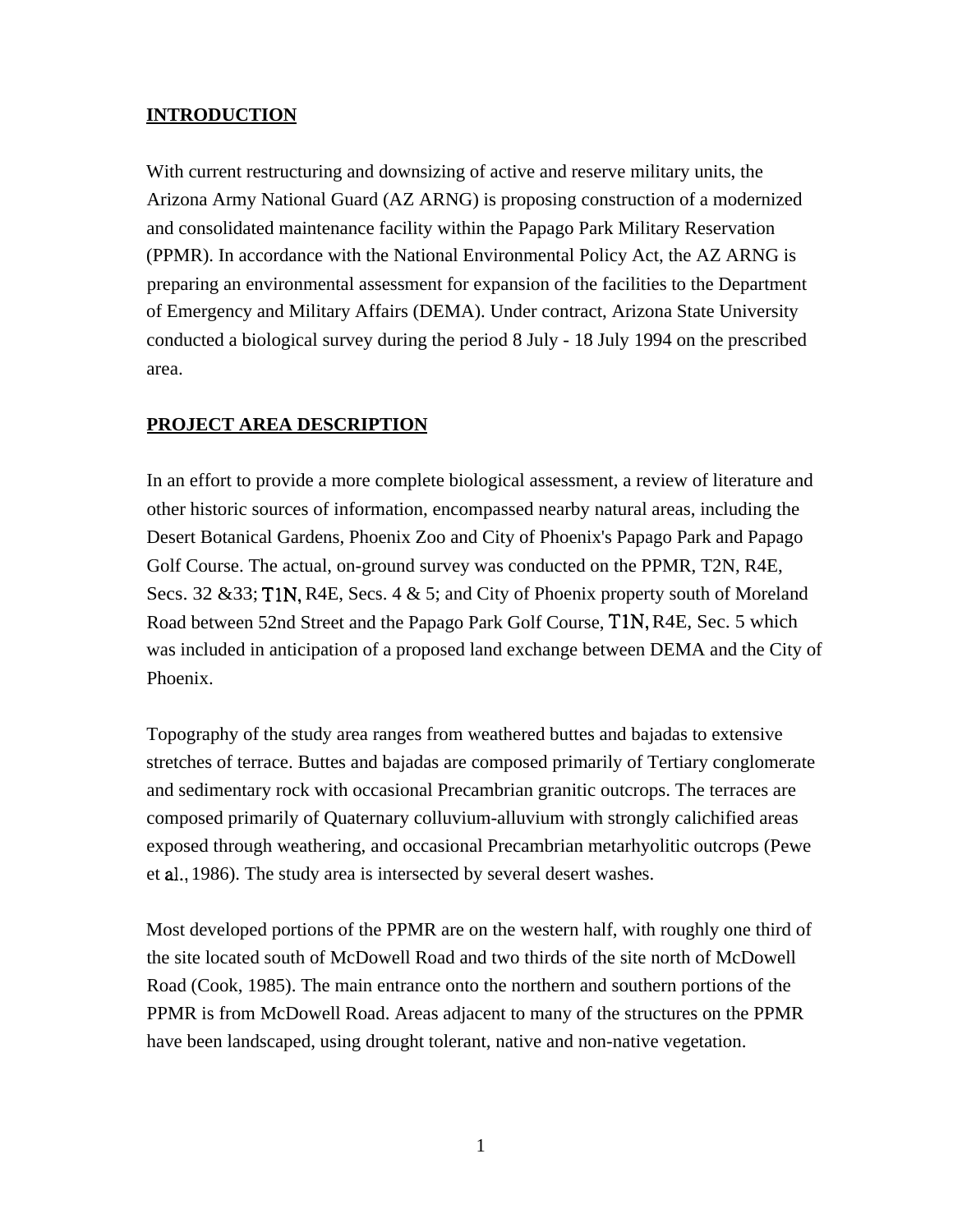# **METHODS**

#### Consultation

Representatives for nearby natural areas were consulted to solicit their opinions and concerns regarding the proposed project. Consultations were initiated on 8 July 1994.

Mr. Mike Whiting, Central District Administrator, Phoenix Parks, Recreation and Library Department, was contacted and made aware of the proposed construction. Mr. Whiting was unaware of any proposed land swap for the Moreland Road property and had no objection to the survey there. He was unaware of any additional potential species of concern other than those suggested by U. S. Fish and Wildlife Service (USFWS). Mr. Whiting requested the results of the survey following its completion (pers. comm., 1520 h. 12 July, 1994).

Mr. Warren Illiff, Executive Director of the Phoenix Zoo referred the matter to Mr. Bruce Bohnke (pers. comm. 1425 h, 11 July, 1994). When contacted, Mr. Bohnke stated that the primary concern of the zoo was with the animals within its confines. He was unaware of any additional potential species of concern that might occur within the study area other than those suggested by the USFWS. Mr. Bohnke stated that he would consult his staff and call if they could think of any additional species (pers. comm., 1200 h, 12 July, 1994); no additional word has been received.

Dr. Robert Breunig, Executive Director of the Desert Botanical Gardens, stated that other than the species provided by the USFWS, he could think of only one other that required special concern: Peniocereus greggii, the Arizona Queen of the Night cactus. Dr. Breunig stated that he would consult his head of research, Mr. Joe McCaullus, before giving a definitive answer and have Mr. McCaullus return the call if any additional species of concern were noted (pers. comm., 1520 h, 11 July, 1994). At the time of this report, no additional word has been received from Mr. McCaullus.

A list of eight potentially occurring threatened, endangered or candidate species was provided in a letter from the USFWS, Arizona Ecological Services State Office, 1994 (letter to Ms. Kimberly Buss, 14 June, 1994). The Arizona Game & Fish Department (AGFD, letter to Mr. Chris Pedersen, 30 June, 1994) and the Desert Botanical Garden (Dr. Robert Breunig, pers. comm., 11 July, 1994) provided information on two additional species of special concern.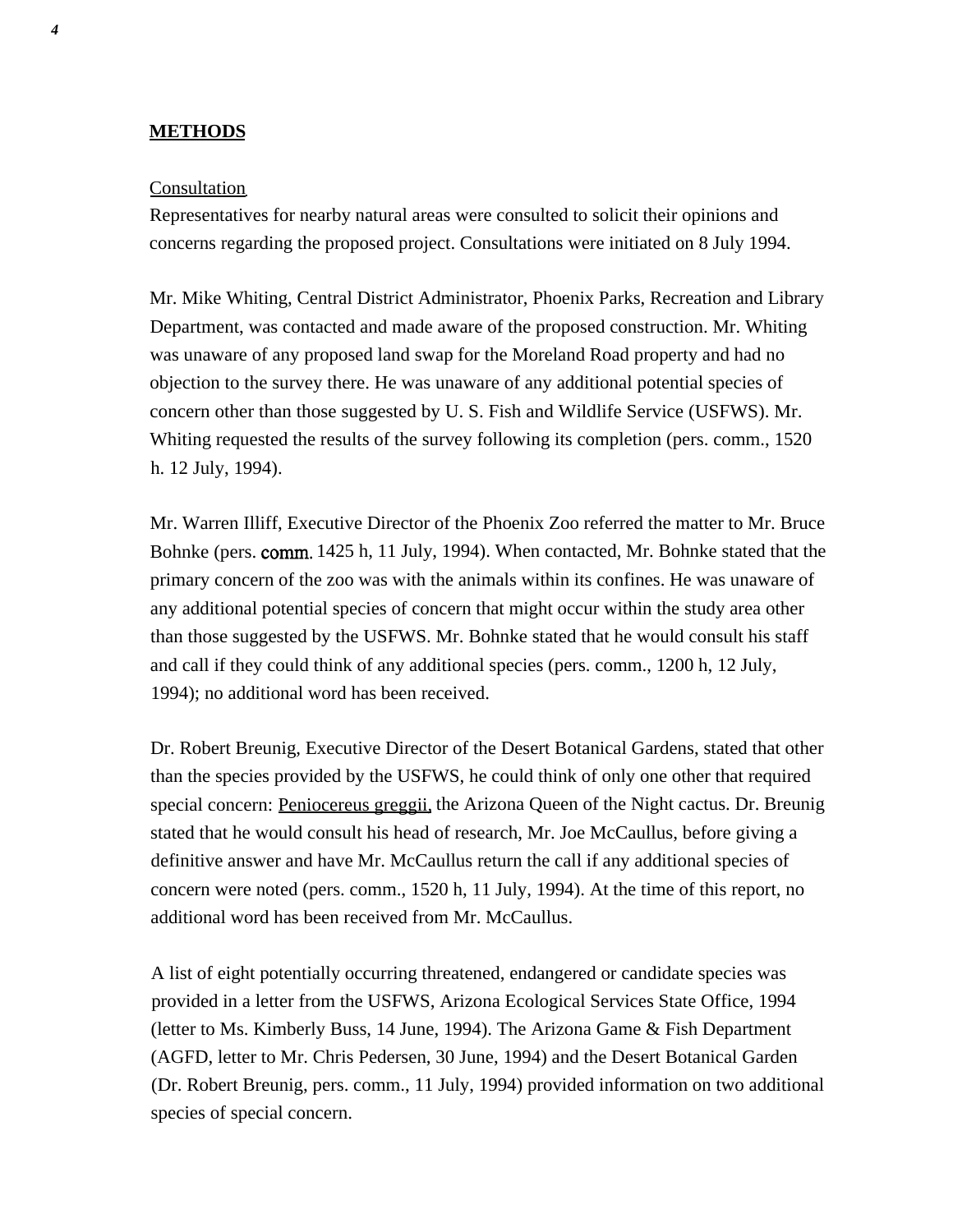#### **Survey Techniques**

Plants on the project site were examined and identified, or collected for laboratory identification from natural open areas by pacing across the area in transects approximately 15 meters apart. Plants associated with broken topographic features such as washes and canyons, were examined by walking such features. The occurrence and expected occurrence of plants was determined by direct observation and reference to published literature ( Kearney & Peebles, 1960; Daniel & Butterwick, 1992; Hamilton, 1933; Hodgson, 1980; Turner & Brown, 1982; Rutman, 1992; Benson, 1981).

Mammal surveys were conducted during daylight, crepuscular and dark periods. Animals were visually identified during daylight periods where appropriate. Rodents were captured using baited live traps over a 4-day period, for a total effort of 400 trap nights. Trap transects were chosen to sample at least two habitat types per line set ( i.e.. canyon / bajada ). Examination for potential bat roost sites were conducted during daylight hours and mist nets were employed to determine bat species present. Bats were also viewed during the hours of dusk. Presence of larger mammals in the area was determined by direct observation or by the presence of positive sign (skeletal remains, footprints, scats, calls, burrows, etc.). The occurrence and expected occurrence of mammals was determined through direct observation and reference to published literature (Hoffmeister, 1986; AGFD, 1988 ; Stamp & Ohmart, 1979).

Birds were urveyed during crepuscular and daylight hours. Identification was made visually and in some cases aurally. Nests and young were noted. Quantitative information on individual species was not recorded. The occurrence and expected occurrence was determined through direct observation and reference to published literature. Referenced literature includes: National Geographic Society, 1987; AGFD, 1988; Desert Botanical Garden, 1993; Erlich et al., 1988.

Reptiles and amphibians were surveyed during daylight hours while walking plant transects and by actively searching appropriate habitats and artificial structure. Shed skins and skeletal remains were also examined. Occurrence and expected occurrence was determined through direct observation and reference to published literature (Stebbins, 1985; AGFD, 1988; Barrett, 1990).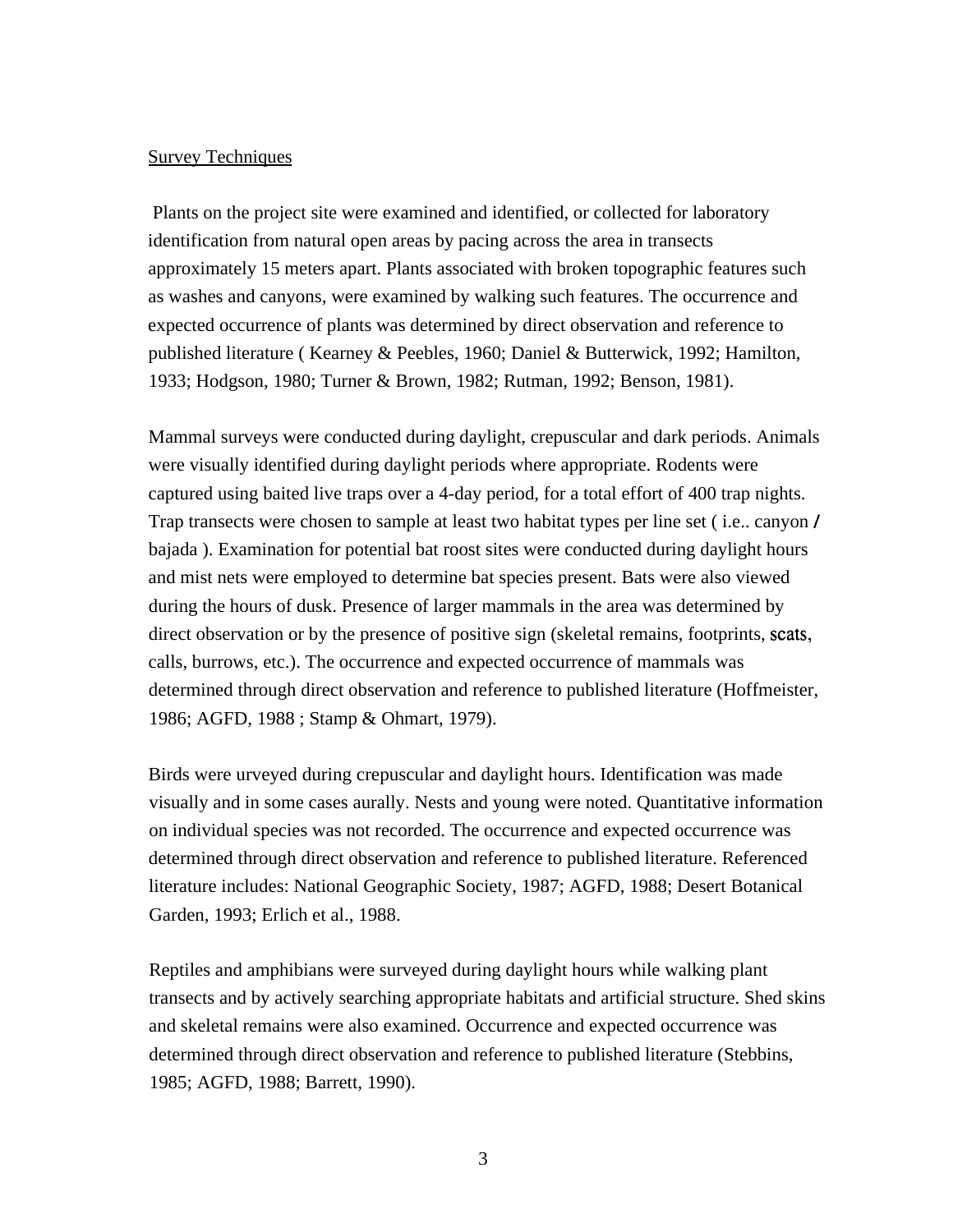## **RESULTS**

#### Plants

The vegetative community within the study site is classified as Sonoran desertscrub - Arizona upland subdivision: Paloverde - cacti - mixed scrub series (Turner & Brown, 1982). Predominant vegetation includes foothill paloverde (Cercidium microphyllum), velvet mesquite (Prosopis velutina), ironwood (Olneya tesota), creosote bush (Larrea tridentata), triangle-leaf bursage (Ambrosia deltoidea), brittle bush (Encelia farinosa), California buckwheat (Eriogonum deflexum), desert lavender (Hyptis emoryi), buckhorn cholla (Opuntia acanthocarpa), barrel cactus (Ferrocactus acanthodes), Engelmann hedgehog cactus (Echinocereus engelmannii) and saguaro (Carnegiea gigantea). Several plant species exhibited heavy damage due to browsing by rabbits and rodents. This was particularly true for Encelia farinosa and Cercidium microphyllum. Table 1 provides a list of all plants identified as occurring and expected to occur on the study site.

| Table 1 - Native plants occurring and expected to occur on the PPMR and the adjacent |  |  |
|--------------------------------------------------------------------------------------|--|--|
| Moreland Road property ( $*$ = species of special concern; $1$ = observed).          |  |  |

| <b>FAMILY &amp; Species</b>                                                        | <b>Common Name</b>                                            |
|------------------------------------------------------------------------------------|---------------------------------------------------------------|
| <b>SELAGINELLACEAE</b>                                                             | (Spikemoss Family)                                            |
| Selaginella arizonica <sup>1</sup>                                                 | Arizona Spikemoss                                             |
| <b>ADIANTACEAE</b>                                                                 | (Maiden-hair Fern Family)                                     |
| Cheilanthes (Notholaena) standleyi                                                 | star cloak fern                                               |
| Pityrogramma triangularis                                                          | goldback fern                                                 |
| <b>ASCLEPIADACEAE</b>                                                              | (Milkweed Family)                                             |
| Asclepias subulata <sup>1</sup>                                                    | leafless milkweed                                             |
| Sarcostemma cynancoides 1                                                          | climbing milkweed                                             |
| <b>BORAGINACEAE</b><br>Pectocarya recurvata<br>Cryptantha barbigera<br>C. maritima | (Borage Family)<br>arch-nutted comb bur<br>bearded cryptantha |
| Plagiobothrys sp.<br>Amsinckia intermedia<br><u>Harpogonella palmeri</u>           | coast fiddleneck                                              |
| <b>CACTACEAE</b>                                                                   | (Cactus Family)                                               |
| Carnegiea gigantea <sup>1</sup>                                                    | saguaro                                                       |
| Ferrocactus acanthodes <sup>1</sup>                                                | compass barrel cactus                                         |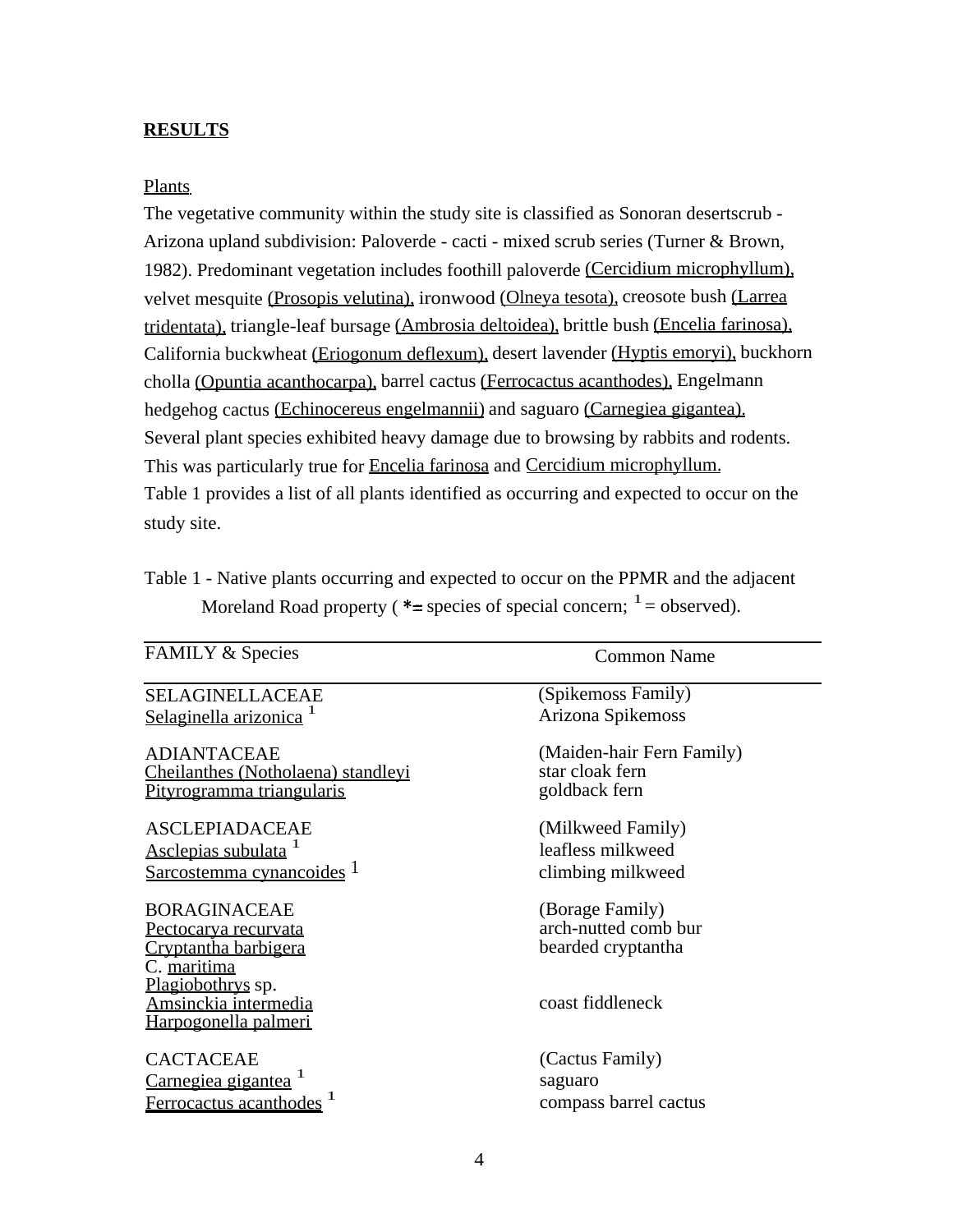Table 1 - Native plants (cont.)

F. wislizenii $\frac{1}{1}$ Opuntia phaeacantha<sup>1</sup> **O**. acanthocarpa  $<sup>1</sup>$ </sup>  $\overline{0}$ . leptocaulis  $\overline{1}$ Echinocereus engelmannii<sup>1</sup> Mammillaria microcarpa<sup>1</sup> Peniocereus greggii \*

CARYOPHYLLACEAE Silene antirrhina

CHENOPODIACEAE Chenopodium murale

COMPOSITAE Trixis californicus Lactuca serriola Microseris linearifolia (M. lindleyi) Sonchus asper Ambrosia dumosa<sup>1</sup> Ambrosia deltoidea<sup>1</sup> Encelia farinosa<sup>1</sup> Encelia frutescens Baccharis sarothroides 1 Perityle emoryi Porphyllum gracile Brickellia californica Senecio lemmoni Erigeron lobatus Dyssodia porophylloides

CRASS ULACEAE Crassula (Tillaea) erecta

**CRUCIFERAE** Lepidium lasiocarpum<sup>1</sup> Dithyrea wislizenii Sisymbrium irio Lesquerella gordonii Descurania pinnata

EUPHORBIACEAE Ditaxis (Argythamnia) neomexicana

FOUQUIERIACEAE Fouquieria splendens<sup>1</sup>

GERANIACEAE Erodium texanum

fish-hook barrel cactus Engelmann prickly pear buckhorn cholla desert christmas cactus Engelmann hedgehog fish-hook pincushion night-blooming cereus \* (Pink Family) sleepy catchfly (Goosefoot Family) nettleleaf goosefoot (Sunflower Family) prickly lettuce silver puffs sow thistle(?) white bursage triangle-leaf bursage brittle bush brittle bush desert broom Emory rock daisy odora California brickellia Lemmon's groundsel fleabane San Felipe dyssodia (Stonecrop Family) pigmy weed (Mustard Family) pepper grass spectacle pod London rocket Gordon bladderpod yellow tansy mustard (Spurge Family) (Ocotillo Family) ocotillo

(Geranium Family) Texas heronbill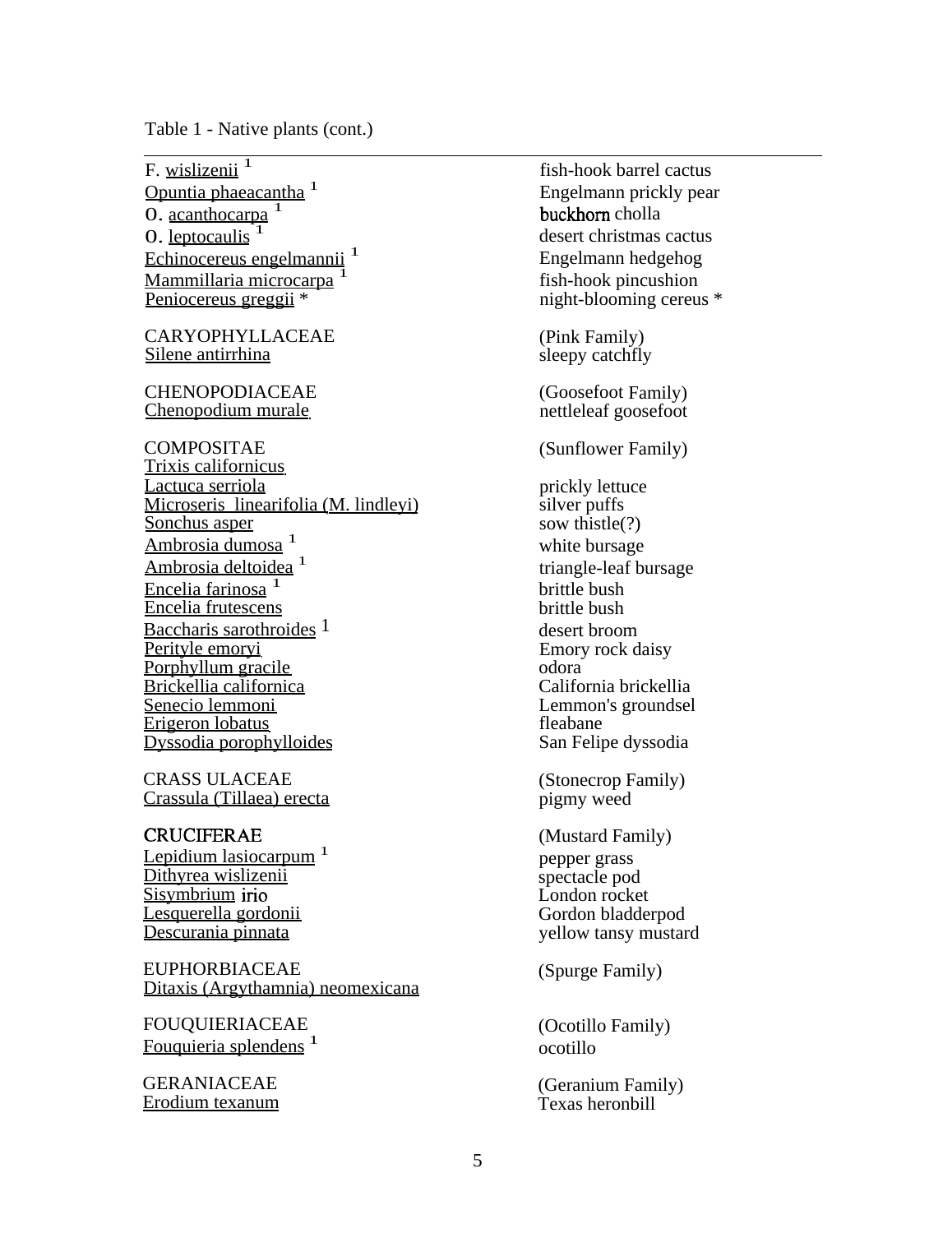#### Table 1 - Native plants (cont.)

# GRAMINAE

Aristida adscensionis<sup>1</sup> Festuca octoflora Muhlenbergia microsperma Poa bigelovii

HYDROPHYLLACEAE Eucrypta chrysanthemifolia Phacelia distans P. crenulata

LABIATAE Hyptis emoryi $<sup>1</sup>$ </sup> Salvia columbariae<sup>1</sup>

#### LEGUMINOSAE

Cercidium floridum<sup>1</sup> Cercidium microphyllum<sup>1</sup> Coursetia glandulosa Lotus humistratus Lupinus concinnus Lupinus sparsiflorus Olneya tesota  $1$ Acacia greggii<sup>1</sup> A. constricta

ULLIACEAE Dichelostemma pulchellum

MALPIGHIACEAE Janusia gracilis<sup>1</sup>

MALVACEAE Abutilon incanum(ssp. pringlei) Hibiscus denudatus Sphaeralcea ambigua<sup>1</sup>

NYCTAGINACEAE Mirabilis bigelovii

ONAGRACEAE Oenothera chamaeneroides Oenothera leptocarpa

PLANTAGINACEAE (Plantain Family) Plantago <u>insularis</u> <sup>1</sup> woolly plantain

(Grass Family) six-weeks threeawn fescue little-seed muhly Bigelow's bluegrass (Waterleaf Family) Torrey eucrypta wild heliotrope scalloped phacelia (Mint Family) desert lavender chia (Pea Family) blue paloverde foothill paloverde chino, samo prieto hill locust bajada lupine Coulter's lupine ironwood catclaw acacia white-thorn acacia (Lily Family) blue dick (Malpigia Family) desert vine (Mallow Family) Indian mallow rock hibiscus desert mallow (Four O'clock Family)

(Evening Primrose Family)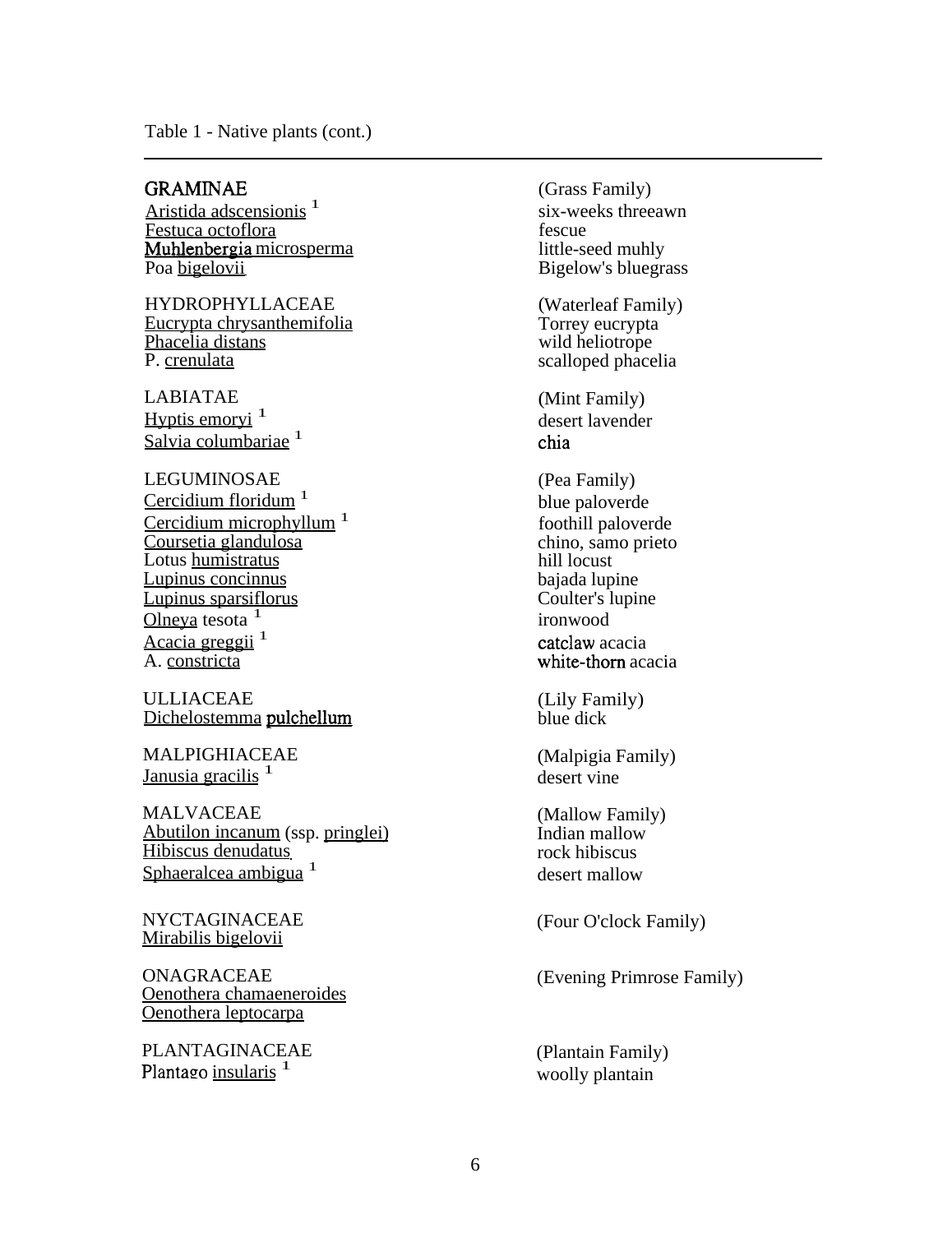| POLYGONACEAE                                     | (Buckwheat Family)   |
|--------------------------------------------------|----------------------|
| Chorizanthe brevicornu                           | brittle spine flower |
| Eriogonum deflexum                               | skeleton weed        |
| E. fasciculatum                                  | California buckwheat |
| <b>RHAMNACEAE</b>                                | (Buckthorn Family)   |
| <u>Ziziphus obtusifolia (Condalia lycioides)</u> | Gray-thorn           |
| SOLANACEAE                                       | (Nightshade Family)  |
| Lycium andersonii <sup>1</sup>                   | Anderson thornbush   |
| Lycium macrodon<br>Nicotiana trigonophylla       | desert tobacco       |
| <b>ULMACEAE</b>                                  | (Elm Family)         |
| Celtis pallida <sup>1</sup>                      | desert hackberry     |
| <b>UMBELLIFERAE</b>                              | (Carrot Family)      |
| <b>Bowlesia</b> incana                           | hairy bowlesia       |
| Daucus pusillus                                  | american carrot      |
| <b>URTICACEAE</b>                                | (Nettle Family)      |
| Parietaria floridana ( . hespera)                | pellitory            |
| ZYGOPHYLLACEAE                                   | (Caltrop Family)     |
| Lairea tridentata <sup>1</sup>                   | creosote bush        |

The one plant species of special concern according to Dr. Robert Breunig of the Desert Botanical Gardens, Peniocereus greggii, was not observed on the PPMR or the Moreland Road property. Due to its cryptic nature, this does not preclude its occurrence. The USFWS (Rutman, 1992) does not list this species as endangered, threatened or as a candidate for listing. Status of species of special concern is summarized in the latter portion of the results section.

## Mammals:

**11,.. <sup>0</sup>• • •••••-, •** 

> A total of 13 native mammals was identified from the study area. As many as 23 species of mammals may occur on the PPMR and in the surrounding natural areas. Two mammals of special concern (see later) were not identified during the study. This does not preclude their occurrence, however, based upon local habitat requirements and known distribution as defined by Hoffmeister (1986).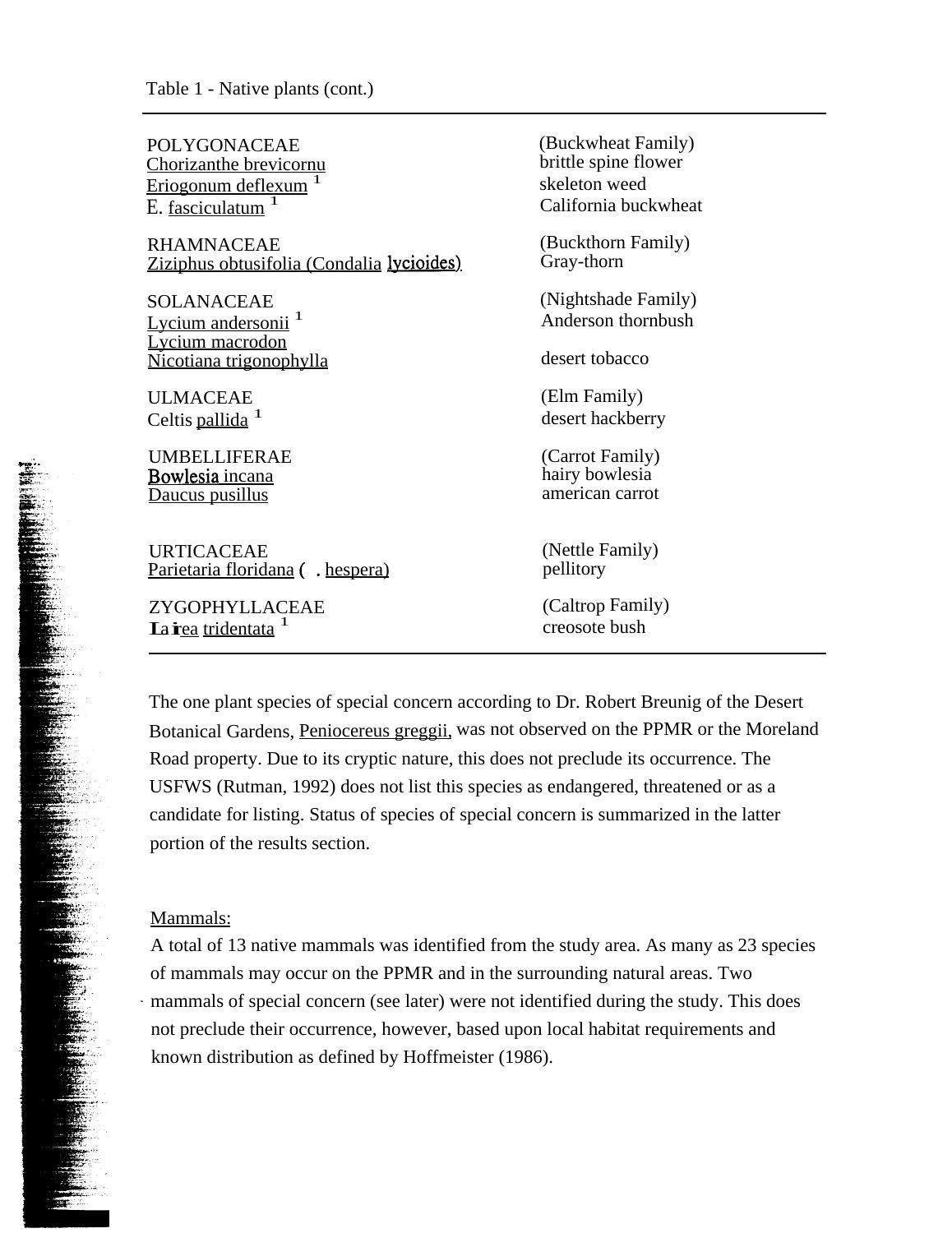Attempts to sample bat species present on the preserve met with failure. Additional sampling will be necessary to provide a definitive list of bat species present. Table 2 provides a list of mammals identified during the survey and those that may occur, but were not identified.

Table 2 - Native mammals occurring and expected to occur on the PPMR and the adjacent Moreland Road property. ( $* =$  species of special concern;  $1 =$  mammals that were identified as present during the survey).

| <b>ORDER &amp; Species</b>                                                                                                                                                                                                                                                                                                                                                              | <b>Common Name</b>                                                                                                                                                                                                                                                                                                             |
|-----------------------------------------------------------------------------------------------------------------------------------------------------------------------------------------------------------------------------------------------------------------------------------------------------------------------------------------------------------------------------------------|--------------------------------------------------------------------------------------------------------------------------------------------------------------------------------------------------------------------------------------------------------------------------------------------------------------------------------|
| <b>CHIROPTERA</b><br>Macrotus californicus <sup>*</sup><br><b>Myotis yumanensis</b><br><b>Myotis velifer</b><br>Pipistrellus hesperus <sup>1</sup><br>Tadarida brasiliensis<br>Leptonycteris curasoae <sup>*</sup><br><b>LAGOMORPHA</b><br>Sylvilagus audubonii <sup>1</sup><br>Lepus californicus                                                                                      | California leaf-nosed bat *<br>Yuma myotis<br>cave myotis<br>western pipistrelle<br>American free-tailed bat<br>lesser long-nosed bat *<br>desert cottontail rabbit<br>black-tailed jackrabbit                                                                                                                                 |
| <b>RODENTIA</b><br>Ammospermophilus harrisii <sup>1</sup><br>Spermophilus variegatus<br>Spermophilus tereticaudis <sup>1</sup><br>Thomomys bottae<br>Perognathus amplus *<br>P. intermedius<br>P. penicillatus <sup>1</sup><br>P. bailevi <sup>1</sup><br>Dipodomys merriami<br>Peromyscus eremicus <sup>1</sup><br>Onychomys torridus<br>Neotoma albigula<br>Reithrodontomys megalotis | Harris' antelope squirrel<br>rock squirrel<br>round-tailed ground squirrel<br>Botta's pocket gopher<br>Arizona pocket mouse *<br>rock pocket mouse<br>desert pocket mouse<br>Bailey's pocket mouse<br>Merriam's kangaroo rat<br>cactus mouse<br>southern grasshopper mouse<br>white-throated wood rat<br>western harvest mouse |
| <b>CANIDAE</b><br>Canis latrans <sup>1</sup><br>Urocyon cinereoargenteus <sup>1</sup><br><b>PROCYONIDAE</b>                                                                                                                                                                                                                                                                             | coyote<br>gray fox                                                                                                                                                                                                                                                                                                             |
| <b>Bassariscus astutus</b>                                                                                                                                                                                                                                                                                                                                                              | ringtail                                                                                                                                                                                                                                                                                                                       |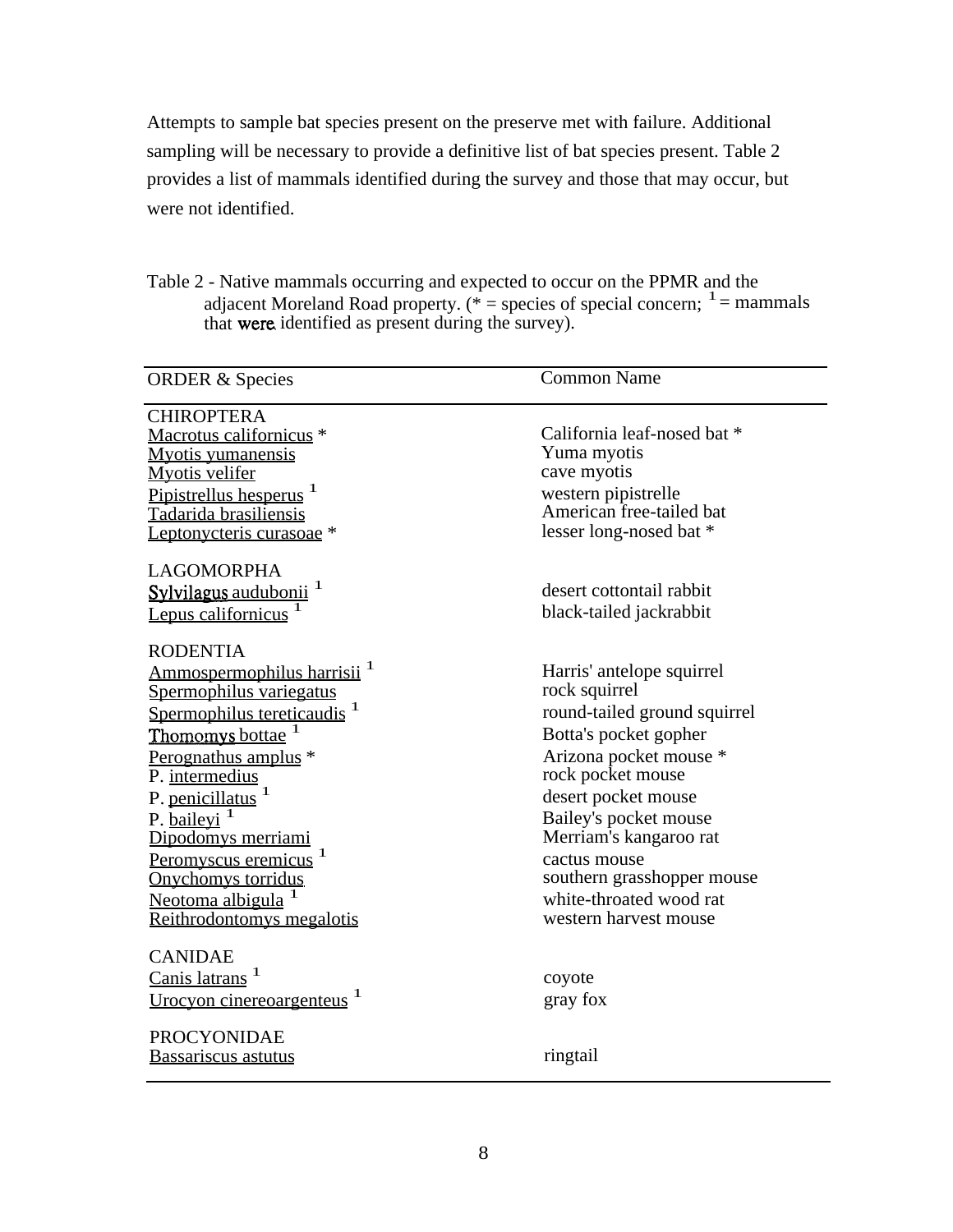#### Birds:

A total of 36 native birds were identified. Only one species of special concern, the loggerhead shrike (candidate 2, see p. 13) was identified as present and common on the PPMR and the surrounding natural areas. The endangered peregrine falcon was included in the list because individuals are known to occur in surrounding urban areas (Tom McMann, AGFD, pers. comm.). It was not observed during the survey. An additional species of special concern, the Harris' hawk, is known to occur in the area, but was not observed.

Table 3 - Birds occurring and expected to occur on the PPMR and the adjacent Moreland Road property. (  $* =$  species of special concern;  $\frac{1}{1} =$  species identified during survey; P = permanent resident; M = migrant; S = summer resident; W = winter resident).

| <b>Common Name</b>                     | <b>Status</b> | Species                     |
|----------------------------------------|---------------|-----------------------------|
| mallard $\,1$                          |               | Anas platyrhynchus          |
| turkey vulture $1$                     |               | Cathartes aura              |
| sharp-shinned hawk                     |               | <b>Accipiter striatus</b>   |
| Cooper's hawk                          |               | Accipiter cooperii          |
| red-tailed hawk <sup>1</sup>           |               | Buteo jamaicensis           |
| Swainson's hawk                        |               | <u>Buteo swainsoni</u>      |
| Harris' hawk *                         |               | Parabuteo unicinctus        |
| kestrel $1$                            |               | Falco sparverius            |
| prairie falcon <sup>1</sup>            |               | Falco mexicanus             |
| peregrine falcon *                     |               | Falco peregrinus *          |
| Gambel's quail <sup>1</sup>            |               | Calipepla gambelii          |
| mourning dove <sup>1</sup>             |               | Zenaida macroura            |
| white-winged dove $1$                  |               | Zenaida asiatica            |
| Inca dove                              |               | Columbina inca              |
| Roadrunner <sup>1</sup>                |               | Geococcyx californianus     |
| great horned owl <sup>1</sup>          |               | <u>Bubo virginianus</u>     |
| elf owl                                |               | Micrathene whitneyi         |
| burrowing owl $^{-1}$                  |               | Athene cunicularia          |
| lesser nighthawk $1$                   |               | Chordeiles acutipennis      |
| Vaux's swift                           |               | Chaetura vauxi              |
| white-throated swift                   |               | <u>Aeronautes saxatalis</u> |
| broad-billed hummingbird               |               | <b>Cyanthus latirostris</b> |
| black-chinned hummingbird <sup>1</sup> |               | Archilochus alexandri       |
| Costa's hummingbird                    |               | <u>Calypte costae</u>       |
| Anna's hummingbird <sup>1</sup>        |               | Calypte anna                |
| rufous hummingbird                     |               | Selasphorus rufus           |
| Gila woodpecker <sup>1</sup>           |               | Melanerpes uropygialis      |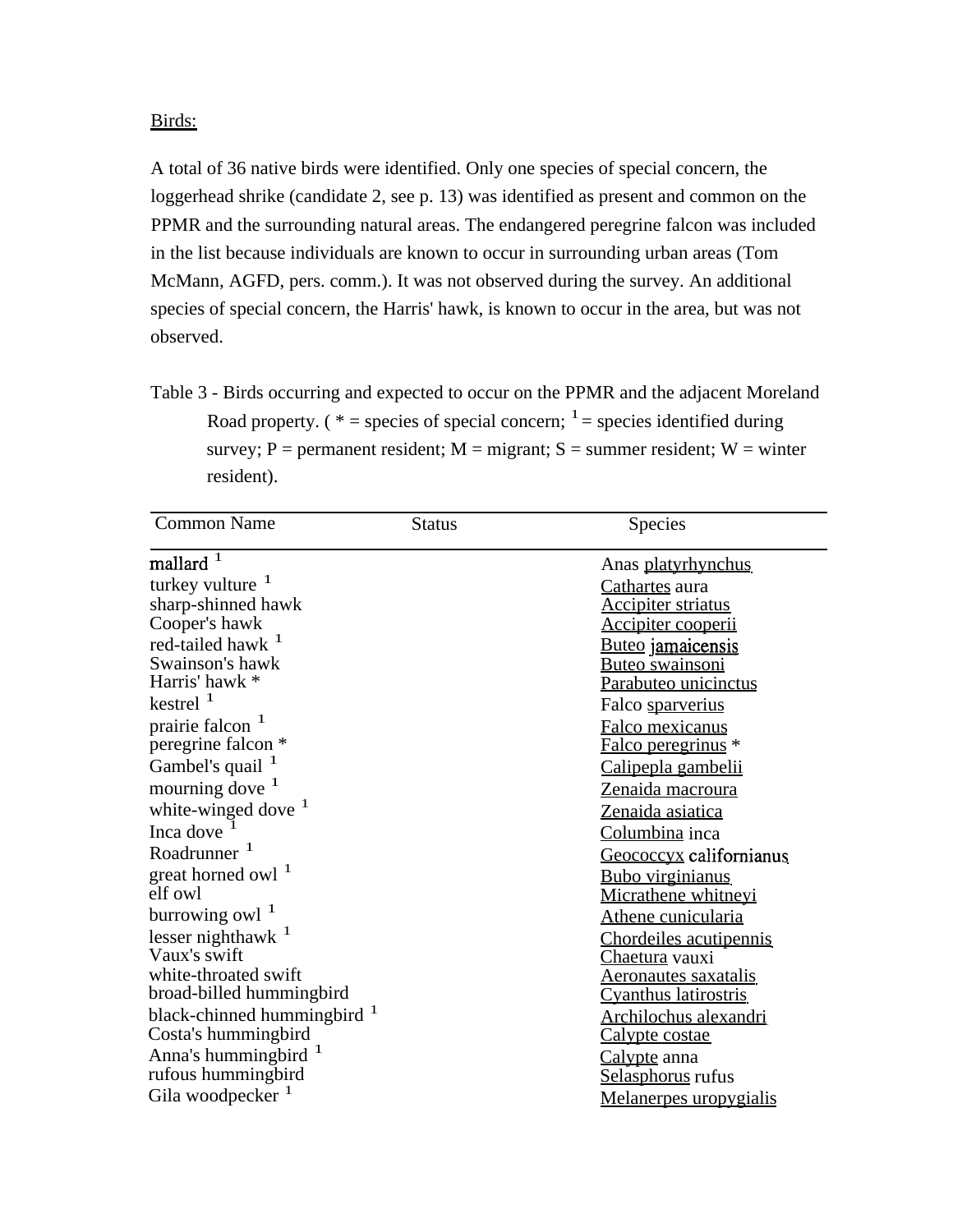Table 3 - native birds (cont.)

northern gilded flicker<sup>1</sup> northern red-shafted flicker yellow-bellied sapsucker ladder-back woodpecker<sup>1</sup> western kingbird brown-crested flycatcher <sup>1</sup> ash-throated flycatcher greater peewee olive-sided flycatcher western wood peewee Say's phoebe western flycatcher violet-green swallow rough-winged swallow cliff swallow  $1$ common raven verdin $1$ house wren Bewick's wren rock wren  $<sup>1</sup>$ </sup> cactus wren  $<sup>1</sup>$ </sup> blue-gray gnatcatcher black-tailed gnatcatcher <sup>1</sup> ruby-crowned kinglet hermit thrush robin loggerhead shrike <sup>1</sup>\* mockingbird $<sup>1</sup>$ </sup> curve-billed thrasher  $<sup>1</sup>$ </sup> bendire's thrasher <sup>1</sup> cedar waxwing Phainopepla Bell's vireo solitary vireo warbling vireo orange-crowned warbler Virginia's warbler Lucy's warbler yellow-rumped warbler black-throated gray warbler yellow warbler Mcgillivray's warbler Wilson's warbler yellow-breasted chat black-headed grosbeak cardinal lazuli bunting green-tailed towhee rufous-sided towhee

Colaptes auratus C. auratus Sphyrapicus varius Picoides scalaris Tyrranus verticalis Myiarchus tyrannulus M. cinerascens Contopus pertinax C. borealis C. sordidulus Sayornis saya Empidonax difficilis Tachycineta thalassina Stelgidopteryx serripennis Hirundo pyrrhonota Corvus corax Auriparus flaviceps Troglodytes aedon Thryomanes bewickii Salpinctes obsoletus Campylorhynchus brunneicapillus Polioptila caerulea P. melanura Regulus calendula Catharus guttatus Turdis migratorius Lanius ludovicianus Mimus polyglottos Toxostoma curvirostre T. bendirei Bombycilla cedrorum Phainopepla nitens Vireo bellii V. solitarius V. gilvus Vermivora celata V. virginiae V. luciae Dendroica coronata D. nigrescens D. petechia Oporonis tolmiei Wilsonia pusilla Icteria virens Pheucticus melanocephalus Cardinalis cardinalis Passerina amoena Pipilo chlorurus P. erythropthalmus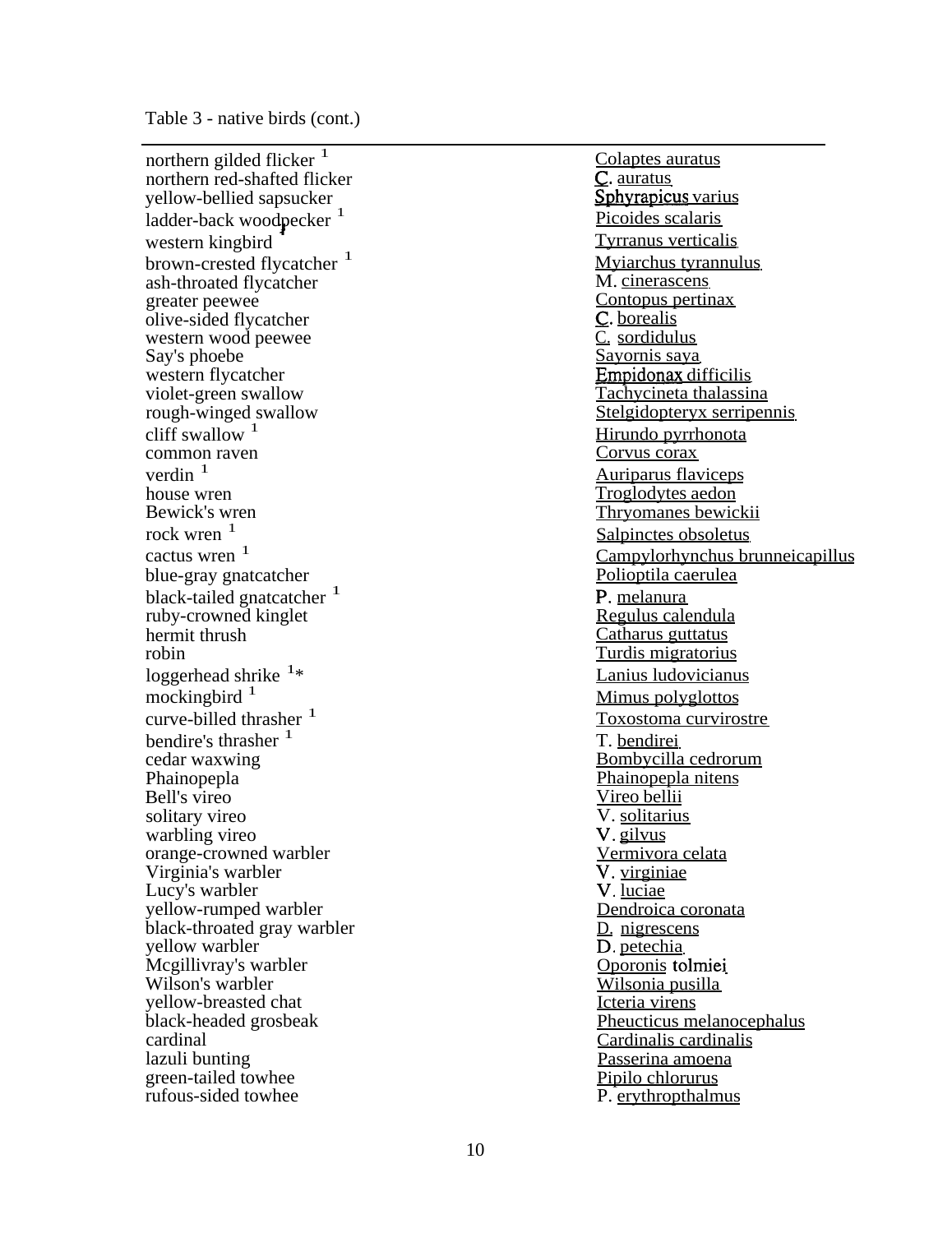Table 3 - native birds (cont.)

| Abert's towhee $1$                  | P. aberti                            |
|-------------------------------------|--------------------------------------|
| grasshopper sparrow                 | Ammodramus savannarum                |
| song sparrow                        | <u>Melospiza melodia</u>             |
| lark sparrow                        | Chondestes grammacus                 |
| black-throated sparrow <sup>1</sup> | Amphispiza bilineata                 |
| five-striped sparrow                | A. quinquestriata                    |
| rufous-crowned sparrow              | <u>Aimophila ruficeps</u>            |
| chipping sparrow                    | Spizella passerina                   |
| brewer's sparrow                    | S. breweri                           |
| black-chinned sparrow               | S. <u>atrogularis</u>                |
| dark-eyed junco                     | Junco hyemalis                       |
| white-crowned sparrow               | Zonotrichia albicollis               |
| Lincoln's sparrow                   | Melospiza lincolnii                  |
| lark bunting                        | Calamospiza melanocorys              |
| western meadowlark                  | Sturnella neglecta                   |
| yellow-headed blackbird             | <b>Xanthocephalus xanthocephalus</b> |
| red-winged blackbird                | <b>Agelaius</b> phoeniceus           |
| <b>Brewer's blackbird</b>           | <u>Euphagus cyanocephalus</u>        |
| brown-headed cowbird <sup>1</sup>   | Molothrus ater                       |
| bronzed cowbird                     | M. aeneus                            |
| great-tailed grackle <sup>1</sup>   | Quiscalus mexicanus                  |
| <b>Bullock's oriole</b>             | Icterus galbula                      |
| hooded oriole                       | I. cucullatus                        |
| western tanager                     | Piranga ludoviciana                  |
| summer tanager                      | P. rubra                             |
| hepatic tanager                     | P. flava                             |
| lesser goldfinch                    | Carduelis psaltria                   |
| Lawrence's goldfinch                | C. lawrencei                         |
| housefinch                          | Carodacus mexicanus                  |

#### Reptiles and Amphibians:

Eight species of reptiles were identified on the study site. No amphibians were noted. Inclusion of the Couch spadefoot toad in Table 4 is based primarily on distribution and suitable desert habitat (Stebbins, 1985). Its occurrence in the area is dependent on the presence of standing water for a suitable duration following summer rains. Two reptile species of special concern were present, the desert tortoise and chuckwalla. The occurrence of these two species is discussed under "Species of Special Concern".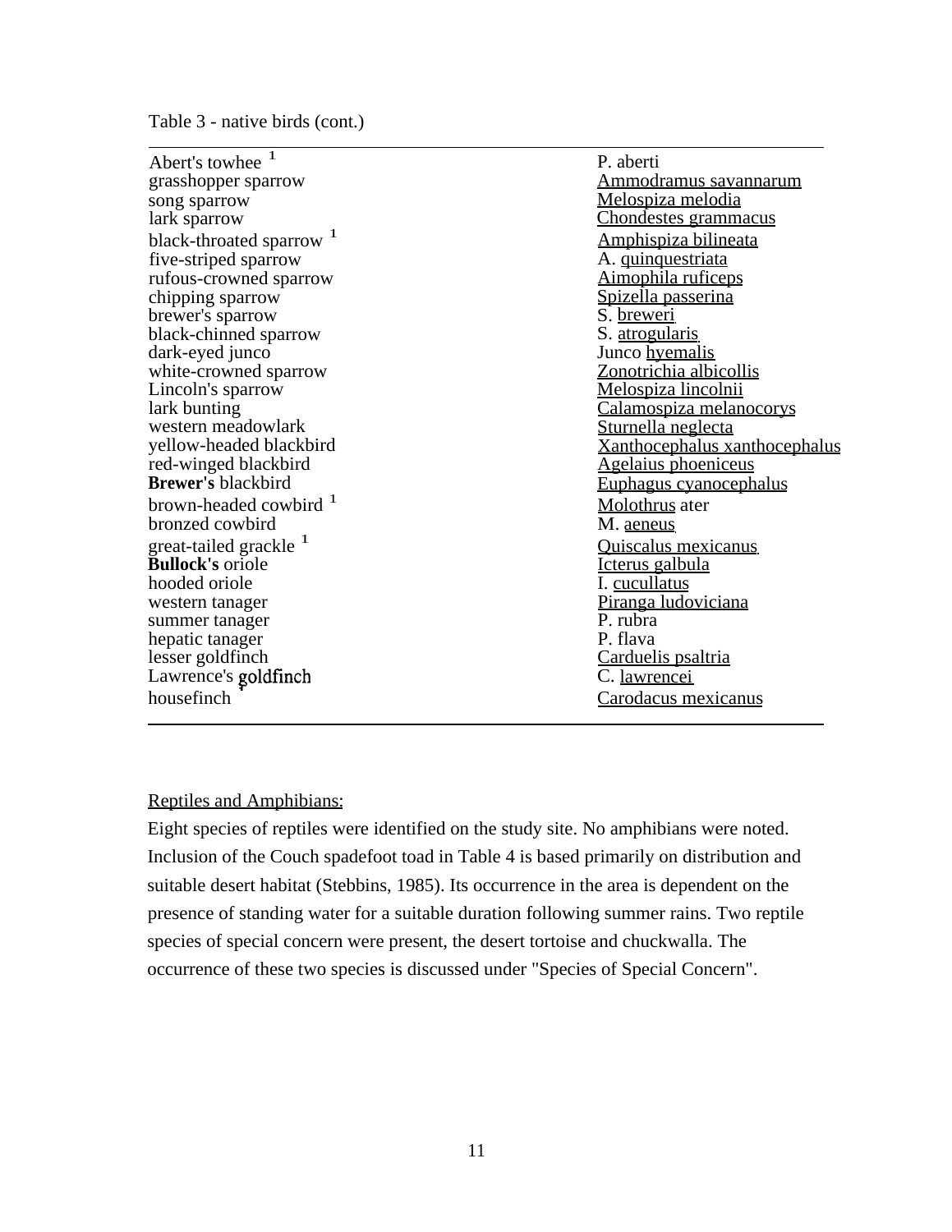| Species                                       | <b>Common Name</b>                                                 |  |
|-----------------------------------------------|--------------------------------------------------------------------|--|
| <u>Scaphiopus couchii</u>                     | Couch's spadefoot toad                                             |  |
| Xerobates (Gopherus) agassizii * <sup>1</sup> | desert tortoise *                                                  |  |
| Sauromalus obesus $*$ <sup>1</sup>            | common chuckwalla *                                                |  |
| Phrynosoma solare                             | regal horned lizard                                                |  |
| Callisaurus draconoides 1                     | zebra-tailed lizard                                                |  |
| Dipsosaurus dorsalis                          | desert iguana                                                      |  |
| Uta stansburiana <sup>1</sup>                 | side-blotched lizard                                               |  |
| <u>Urosaurus</u> ornatus                      | tree lizard                                                        |  |
| Cnemidophorus tigris <sup>1</sup>             | western whiptail                                                   |  |
| Coleonyx variegatus                           | western banded gecko                                               |  |
| Leptotyphlops humilis                         | western blind snake                                                |  |
| <b>Masticophis flagellum</b>                  | coachwhip                                                          |  |
| Rhinocheilus lecontei                         | long-nosed snake                                                   |  |
| Sonora semiannulata                           | ground snake                                                       |  |
| Pituophis melanoleucus <sup>1</sup>           | gopher snake                                                       |  |
| <u>Arizona elegans</u>                        | glossy snake                                                       |  |
| Trimorphodon biscutatus                       | lyre snake                                                         |  |
| Hypsiglena torquata                           | night snake                                                        |  |
| Tantilla hobartsmithi                         | southwestern black-headed snake<br>western diamondback rattlesnake |  |
| Crotalus atrox                                |                                                                    |  |

Table 4 - Reptiles & Amphibians occurring and expected to occur on the PPMR and adjacent Moreland Rd. property ( $*$  = species of special concern;  $1$  = species identified during the survey).

Relative Ranking of Sensitive Areas: Based upon species diversity and occurrence of species of special concern, habitats of the PPMR are ranked in order of decreasing importance as follows :

- 1) Buttes and associated bajadas;
- 2) Terraces with associated creosote flats;
- 3) Washes and associated vegetation;
- 4) Low-relief desertscrub and grasses; and
- 5) Areas of previous development

Greatest species diversity appears on buttes and bajadas. On the PPMR north of McDowell Rd. this is currently the area of lowest impact. The buttes south of McDowell Rd. shows high impact due to pedestrian use, but diversity remains high.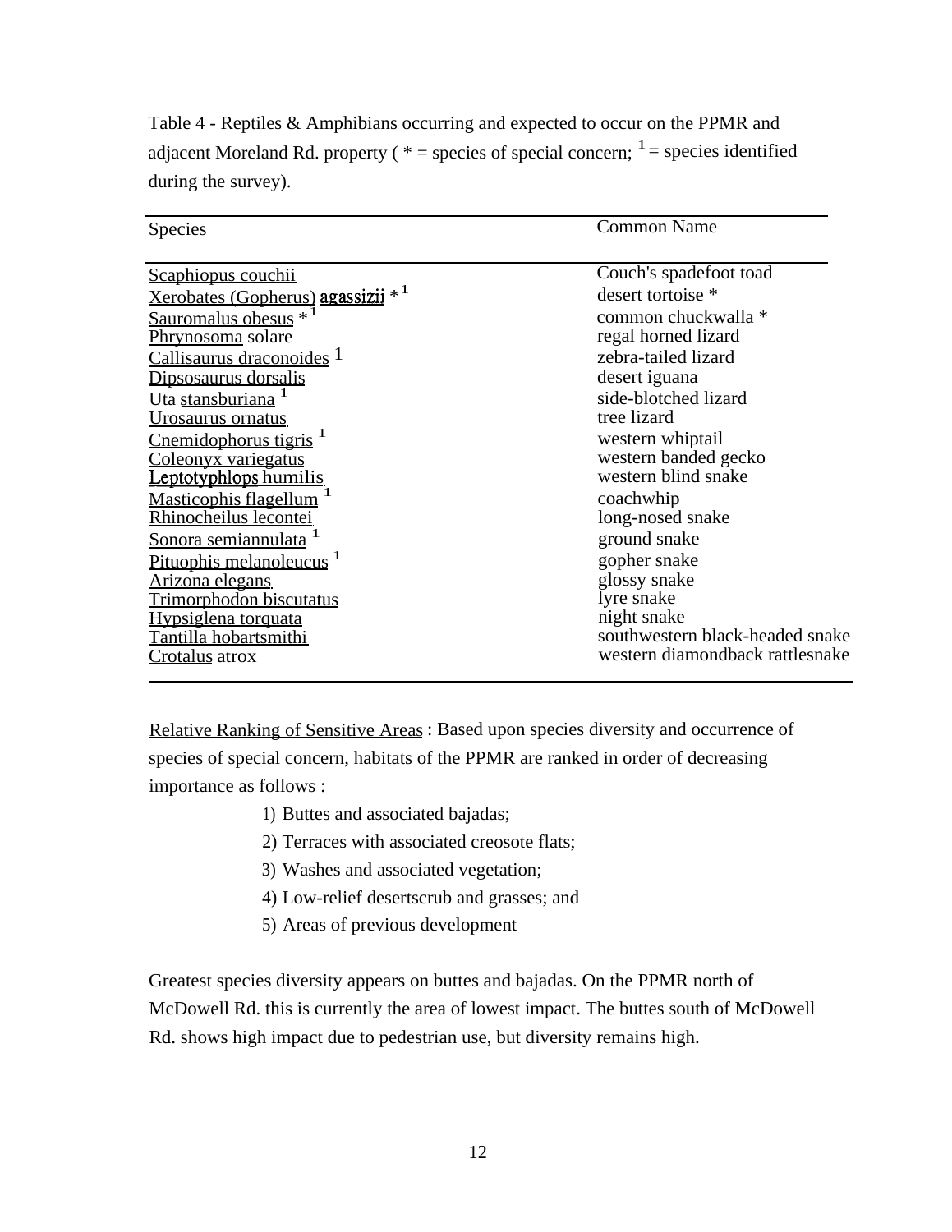Terraces with associated creosote and hillside paloverde are ranked second. These areas were used extensively by numerous species of birds and mammals and show relatively low, local impact due to human modification.

Washes and associated vegetation were also utilized extensively by wildlife on the PPMR and the Moreland Road property. Additionally, modification of natural drainage systems usually result in unforeseen run-off problems resulting in extensive and unnecessary erosion, as well as damage to nearby structures such modifications were intended to accommodate.

Low-relief desertscrub and grasses on the PPMR are primarily associated with previous disturbance and modification. Native plant and animal diversity is relatively low in these areas.

Native species diversity and utilization are lowest in areas of previous development as indicated by extant structures and disturbed soils with few native shrubs and trees.

#### Species of Special Concern :

#

The USFWS identified eight species of listed and candidate species that may occur in the study area, with AGFD and the Desert Botanical Garden each providing an additional species of concern. For the purpose of this report, the following definitions are applied:

- **E = ENDANGERED** (Rutman, 1992): any species in danger of extinction throughout all or a significant portion of its range.
- **C2 = CANDIDATE CATEGORY 2** (Rutman, 1992): taxa for which the USFWS has sufficient (but not necessarily complete) information on the vulnerability and threats to add a species to the threatened or endangered species list. Further biological research and field study will usually be needed to change the status of taxa in category 2.
- **SC = STATE CANDIDATE** (AGFD, 1988): those species or subspecies for which threats are known or suspected but for which substantial population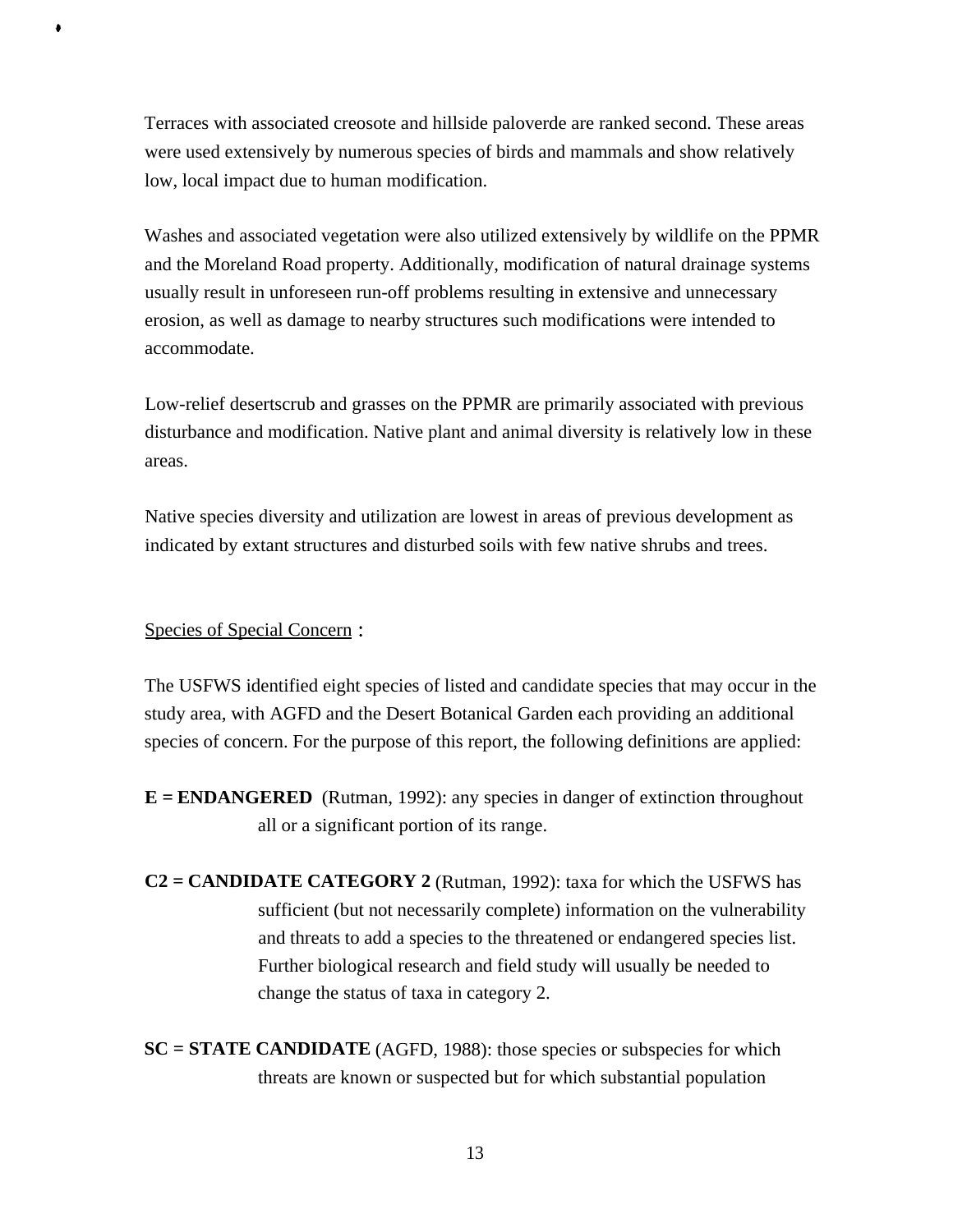declines from historical levels have not been documented (though they appear likely to have occurred).

**S = SENSITIVE:** classified as "sensitive" by the Regional Forester when occurring on lands managed by the U.S.D.A. Forest Service.

Peniocereus greggii (Arizona Queen of the Night) - Dr. Breunig of the Desert Botanical Gardens considers this species as being of special concern. To my knowledge, it is not listed by any State or Federal Agency. P. greggii was not found on the study site, but may occur.

Recommendations: According to Benson (1981), P. greggii chiefly occurs under trees and shrubs on flats and along washes and occasionally on hillsides. Due to its cryptic nature and close association with overhanging vegetation, areas under any shrubs or trees that are to be removed should be closely scrutinized before removal, to avoid unnecessary destruction of this cactus.

Xerobates (Gopherus) agassizii (desert tortoise) - **C2:** Evidence for the occurrence of X. agassizii was confined to skeletal remains and second-hand, anecdotal accounts of recent encounters with tortoises on Barnes Butte. Skeletal remains of X. agassizii were found on the north side of Barnes Butte. They consist of the right abdominal, femoral and anal boney elements of a desert tortoise plastron. Anecdotal information was provided by Captain Liz Gilman of AZ ARNG. Within the last several years, several individuals employed on the PPMR have reported seeing tortoises in the vicinity of Barnes Butte.

> Barrett (1990), in a radiotelemetric study of an Arizona population of desert tortoises, found that on the average, X. <u>agassizii</u> utilized a home range of 19 hectares (47.5 acres). Throughout her study, movements of X. agassizii was restricted to mountain slopes, bajadas and associated washes. Barrett (1990) did not observe any of the tortoises in the study utilizing or moving into lower areas of creosote bush and bursage. Suitable habitat at PPMR was scrutinized for evidence of desert tortoise activity, but nothing definitive was found. Undoubtedly it occurred in the past, but considering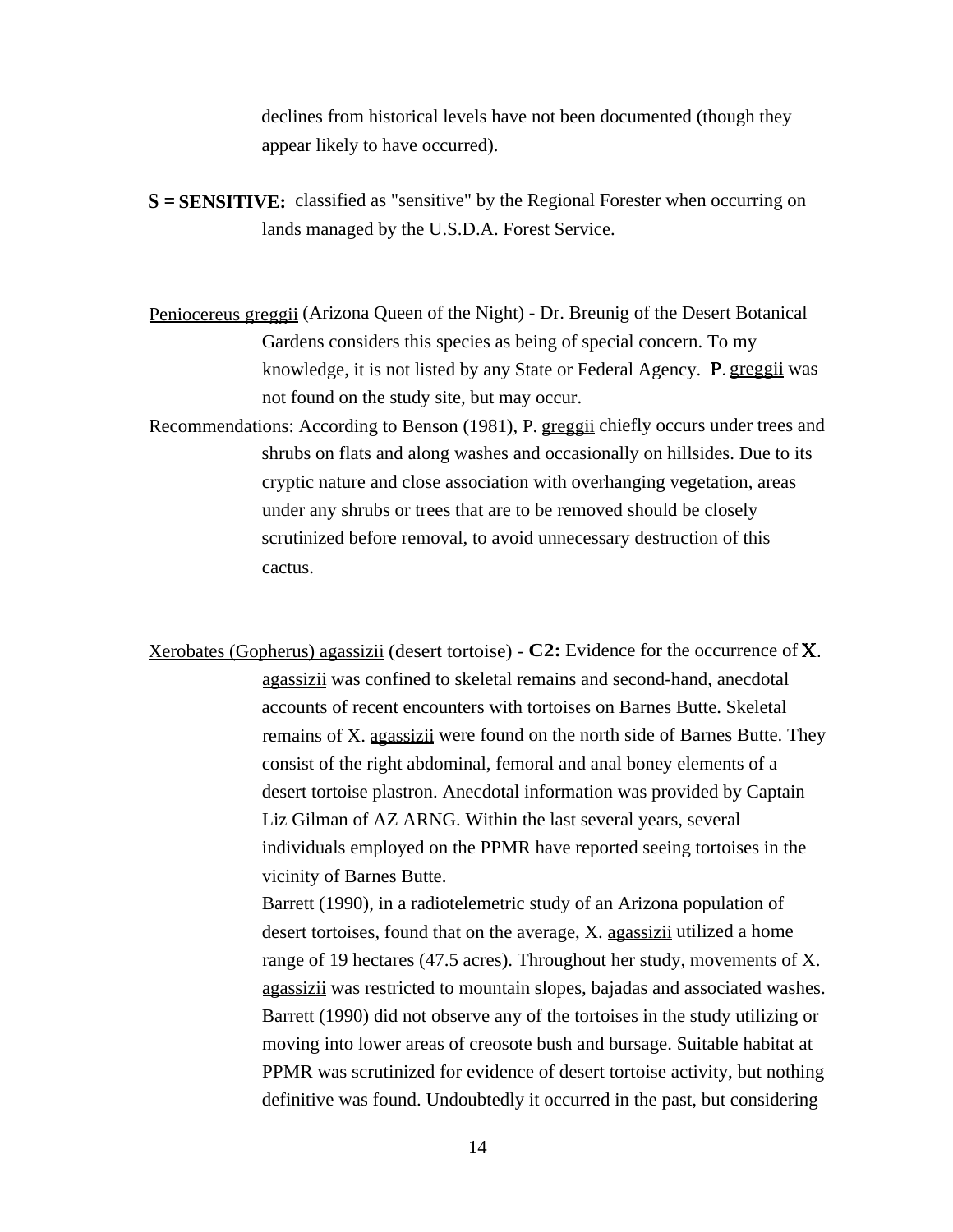the relatively small area of suitable habitat presently available for occupation, it is highly unlikely that a viable population now exists on PPMR. Tortoises observed by reliable sources in the past several years, may be the remnants of a once viable population or may well be animals escaped or released from captivity onto the PPMR.

Recommendations : In the event that any tortoises remain on the PPMR, it is strongly recommended that no modification resulting in any negative impact be initiated on the buttes or adjacent bajadas.

Sauromalus obesus (chuckwalla) - C2: S. obesus was present on the PPMR buttes north and south of McDowell Road. Sauromalus obesus primarily occupies rocky structure with cracks and crevices, which it utilizes for cover. It will occasionally move onto flats in the proximity of such structure to feed on vegetation.

Recommendations: To avoid negative impact to the resident population of S. obesus, no modification should be initiated on the buttes.

Falco peregrinus (American peregrine falcon) - E: F. peregrinus has been sighted in urban areas adjacent to the PPMR, and there is a nesting pair in the Phoenix Downtown area (Tom McMann, AGFD, pers. comm. 1305 h, 5 August, 1994). There is no evidence for occurrence of this species on the PPMR, however, it may occasionally move through the area. In a conversation with T. McMann (ibid.), it was agreed that for the purpose of this report, currently F. peregrinus should be considered under migrant status regarding its potential for occurrence on the PPMR.

Recommendations: No recommendations are proposed for this species.

Buteo regalis (ferruginous hawk)  $-C2$ : This species is primarily an inhabitant of open grasslands and prairies (Erlich et al.,1988) and is not expected to occur on the PPMR, except perhaps during migration.

Recommendations: There are no proposed recommendations concerning this species.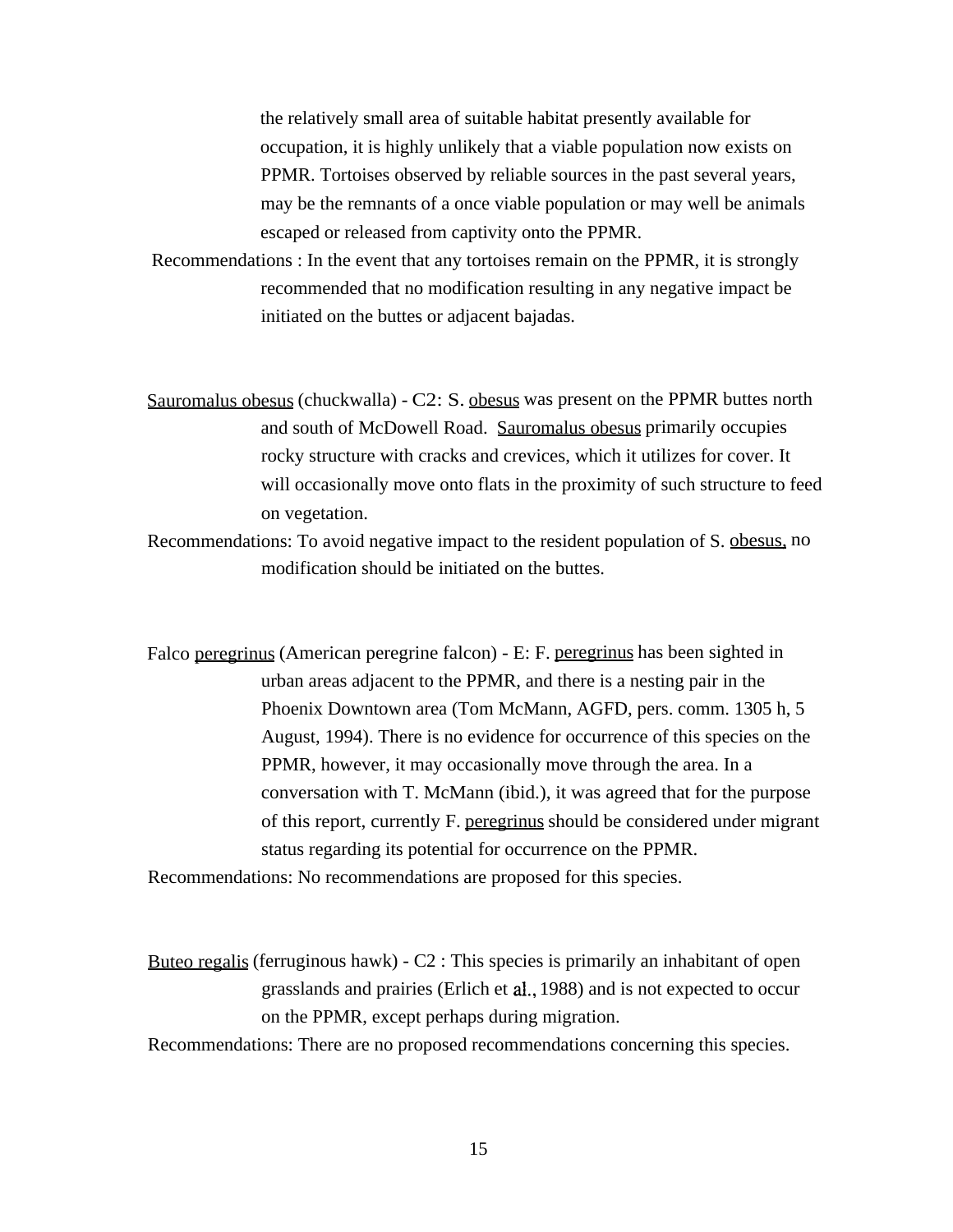Parabuteo unicinctus (Harris' hawk) -  $S : P$ . unicinctus was not observed on the study site. It may occur occasionally as a migrant. This sp. is classified as sensitive by the Regional Forester when occurring on land administered by the U.S.D.A. Forest Service, but is currently neither Federally or State listed.

Recommendations:There are no proposed recommendations concerning this species.

Lanius ludovicianus (loggerhead shrike) -  $C2$  : L. ludovicianus is often conspicuous due to its raucous call and habit of perching on vantage points providing a clear view of surrounding terrain. This species was observed on the PPMR and may be considered locally common. Four birds (2 pair, and perhaps as many as 6 individuals) were identified on the PPMR and the adjacent Moreland Road. property south of McDowell Road., with an additional pair positively identified on the buttes and adjacent flats north of McDowell Road. L. ludovicianus often rears multiple broods in one season (Erlich, 1988) and some of the individuals observed may have been juveniles. Lanius ludovicianus was observed primarily on terraced creosote flats and occasionally on bajadas and buttes.

Recommendations : This species showed greater utilization of creosote flats and terraces than of buttes and bajadas. Measures to minimize impact to this species include restricting disturbance of vegetation to the immediate area of construction, followed by revegetation after construction utilizing native plants representative of and in similar densities to that prior to disturbance.

Leptonycteris curasoae( lesser long-nosed bat) - **E:** According to Hoffmeister (1988), L. curasoae occurs within close proximity to the study area; two specimens are recorded from Phoenix. Leptonycteris curasoae is a cave dweller often utilizing mine shafts as well. It feeds on nectar and pollen, primarily from saguaros and agaves.

Recommendations: Suitable roost sites may be present in the buttes on the PPMR, however due to the low density of suitable forage plants in the vicinity, it is unlikely that this species occurs on the site. Additional efforts toward identification of bat species present on the PPMR are required. It is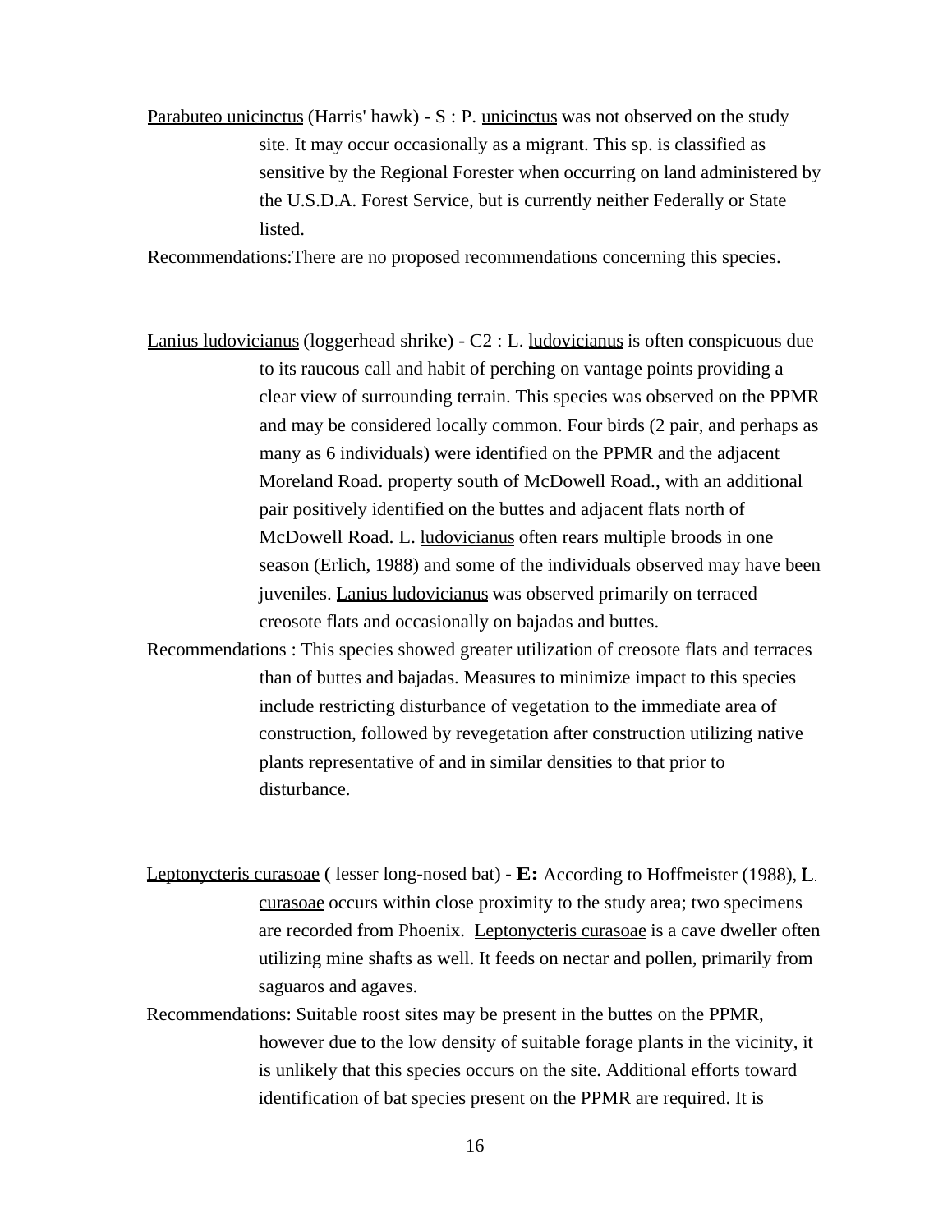recommended that no modification resulting in any kind of negative impact be initiated on the buttes.

Macrotus californicus ( California leaf-nosed bat) - C2 : M. californicus is recorded in the vicinity of Phoenix. It is a cave and mine dweller found primarily in the Sonoran desertscrub, that feeds on large night-flying insects (Hoffmeister, 1988). This species is a year-round inhabitant of desertscrub in Arizona.

**a.** 

Recommendations: Potential roost sites and preferred habitat supports the possibility that this species may be present in the buttes on the PPMR. Additional efforts toward the identification of bat species present on the PPMR are required. It is recommended that no modification resulting in any negative impact be initiated on the buttes.

Perognathus amplus(Arizona pocket mouse) - **C2 :** This species is principally a desertscrub species (Hoffmeister, 1988), occurring primarily in sparse desertscrub habitat (Stamp & Ohmart, 1979). Sampling did not detect the presence of P. amplus, although the presence of two other heteromyid species was confirmed. The fact that it was not encountered during the survey does not exclude the possibility that it may occur on the study site. Recommendations: Measures to minimize impact to this species include restricting

disturbance of soil and vegetation to the immediate area of construction, followed by revegetation after construction utilizing native plants representative of and in similar densities to that prior to disturbance.

17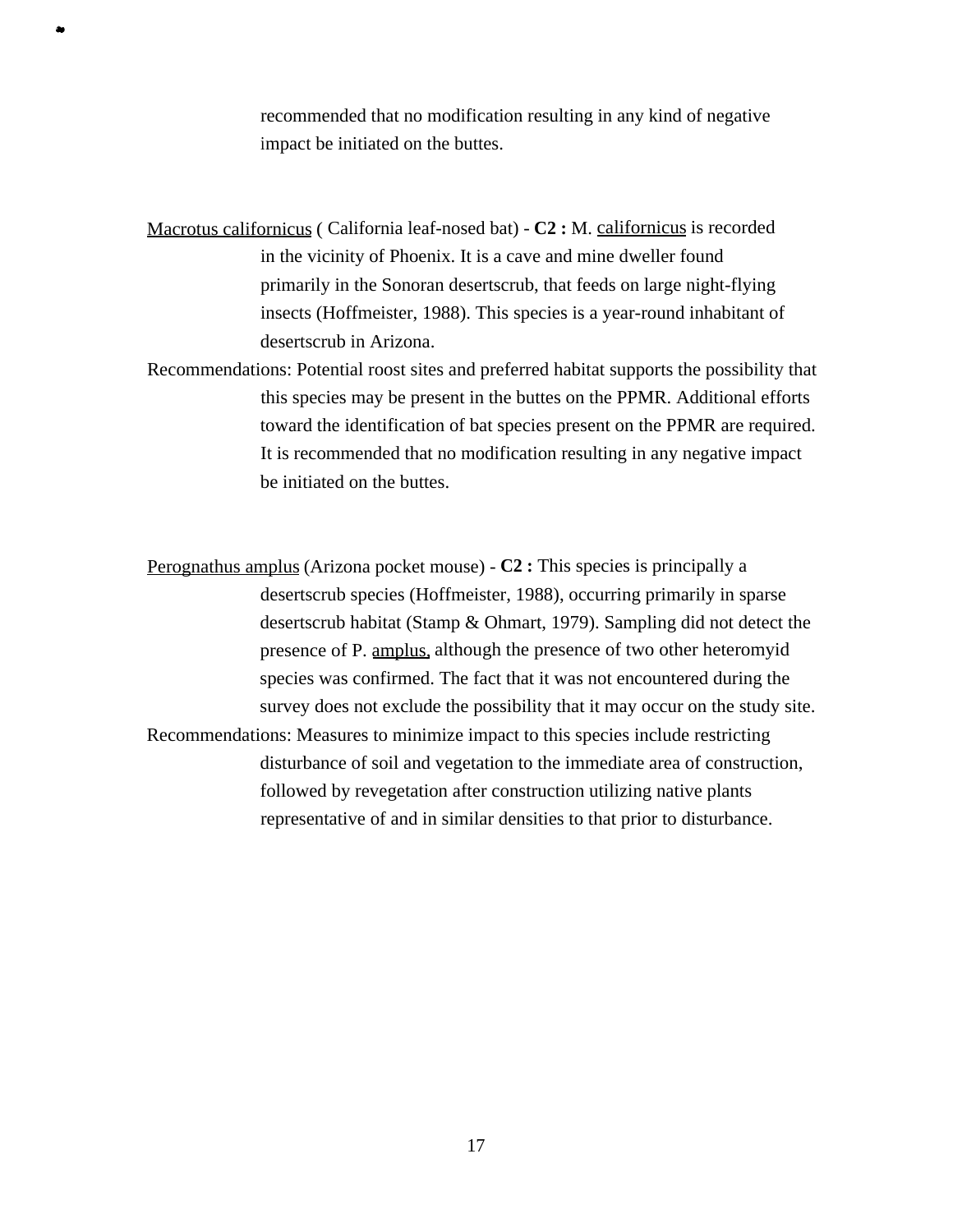#### **REFERENCES**

- Arizona Game and Fish Department (AGFD). 1988. Threatened Native Wildlife in Arizona. Arizona Game and Fish Dept. , Phoenix, AZ. 32pp.
- Barrett, Sheryl L. 1990. Home Range and Habitat of the Desert Tortoise (Xerobates agassizii) in the Picacho Mountains of Arizona. Herpetologica 46 (2):202- 206.
- Benson, Lyman. 1981. The Cacti of Arizona. Third edition, revised. University of Arizona Press, Tucson, AZ. 218 pp.
- Cook, Edward A. 1985. Papago Park Military Reservation Master Plan. Dept. of Planning, College of Architecture and Environmental Design, Arizona State University. Tempe AZ. 78pp.
- Daniel, Thomas E. and Mary L. Butterwick. 1992. Flora of the South Mountains of South-central Arizona. Desert Plants 10(3): 99-119.
- Desert Botanical Garden, 1993. Checklist of Birds in the Desert Botanical Gardens. Desert Botanical Gardens, Phoenix AZ.
- Ehrlich, Paul R., David S. Dobkin, and Darryl Wheye. 1988. The Birder's Handbook. Simon and Schuster Inc. New York. 785 pp.
- Hamilton, Frances L. 1933. Native Plants of Phoenix and Vicinity: Phoenix Mountain Park, Camelback Mountain, Papago Park, Squaw Peak. 60 pp.
- Hodgson, Wendy. 1980. The Vegetation of Barnes Butte, Phoenix, Arizona. Saguaroland Bulletin, May 1980. pp.51-52.
- Hoffmeister, Donald F. 1986. Mammals of Arizona. University of Arizona Press, Tucson AZ. 602 pp.
- Kearney, Thomas H. and Robert H. Peebles. 1960. Arizona Flora. University of California Press, Los Angeles CA. 1085 pp.